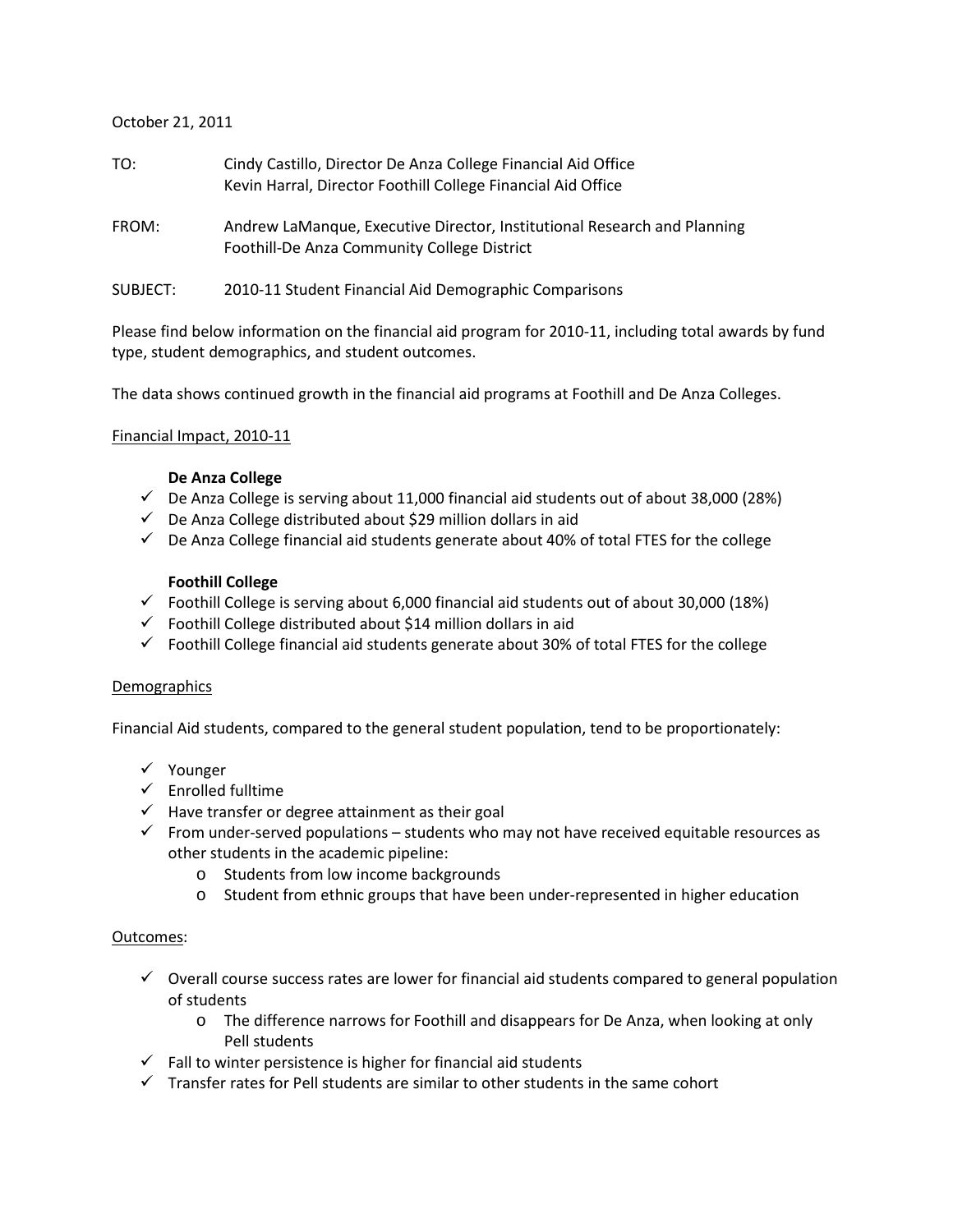October 18, 2011, Andrew LaManque, FHDA Institutional Research De Anza College Student Financial Aid Demographics, Year Ending 2011

- $\triangleright$  The unduplicated number of students receiving aid is up 1,065 students or 11% from 10,075 in 2010 to 11,140 in 2011.
- $\triangleright$  Pell Grant recipients are up 9% from 2010 to 2011 (3,737 to 4,234).
- $\triangleright$  About 3/4ths of financial aid students indicated degree or transfer as their initial goal.
- $>$  52% of Vietnamese students received some type of aid, compared with 20% for White, 40% for Mexican American, and 55% for African American students.
- $\triangleright$  Vietnamese students represented 15% of all financial aid recipients compared with 8% of all enrolled students during the year (see Figure 1 below).

Figure 1



Note: A "financial aid student" is defined as a student receiving any type of financial aid over the course of the fiscal year, including scholarships, loans, grants, and fee waivers. For the purposes of some data tabulations that might change each term (e.g. attempted units), the first term of enrollment is used.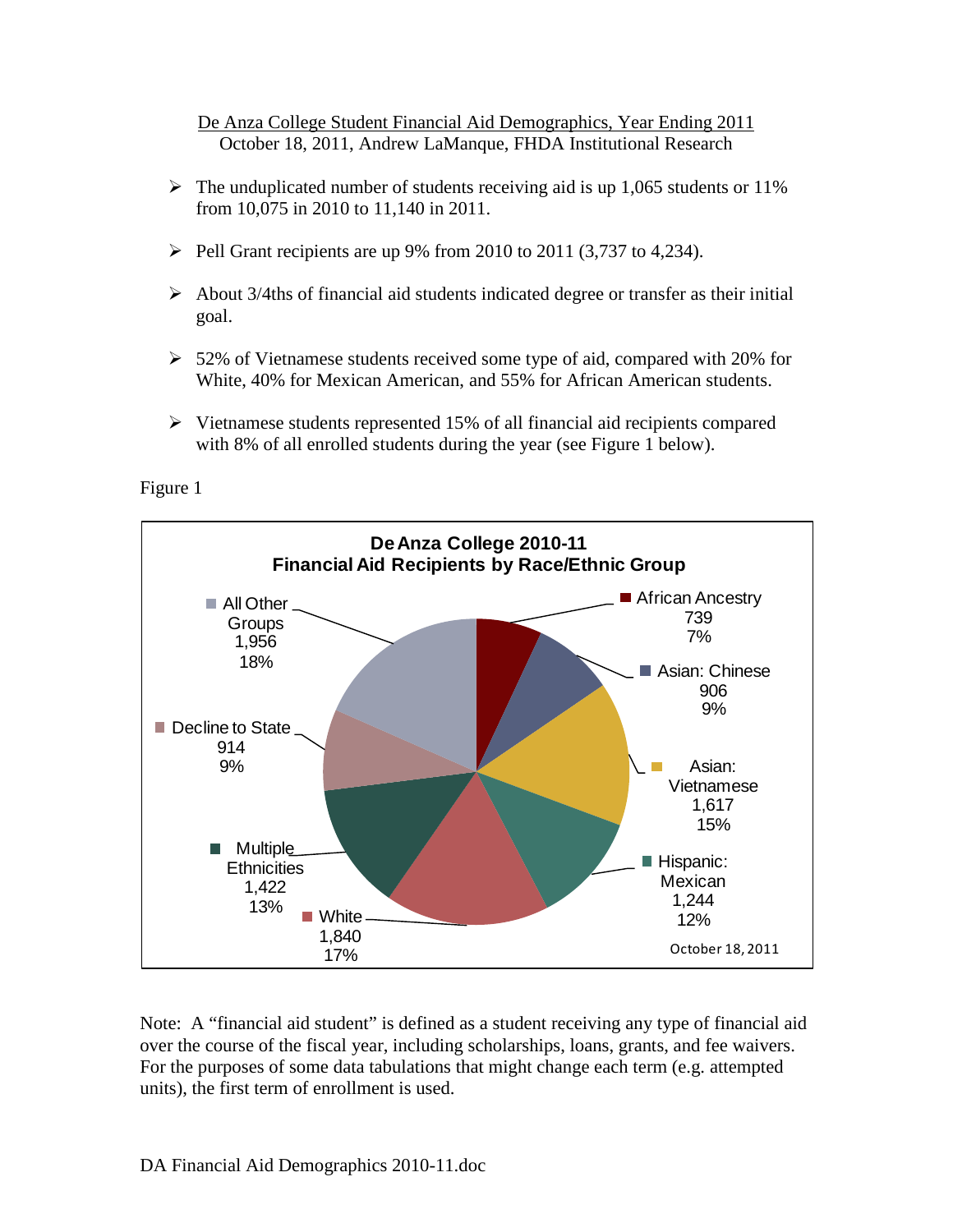|                 | 09-16-10             |              | 09-08-11             | % Increase           |                  |        |                        |                |            |        |
|-----------------|----------------------|--------------|----------------------|----------------------|------------------|--------|------------------------|----------------|------------|--------|
|                 | Unduplicated         |              | Unduplicated         | Unduplicated         |                  |        |                        |                |            |        |
|                 | <b>Student Count</b> |              | <b>Student Count</b> | <b>Student Count</b> |                  |        |                        |                |            |        |
|                 | 10,075               |              | 11,140               | 11%                  |                  |        |                        |                |            |        |
|                 |                      |              | Year Ending 2010     |                      | Year Ending 2011 |        | Increase               |                | % Increase |        |
|                 |                      |              | 09-16-10             |                      | 09-08-11         |        |                        |                |            |        |
|                 |                      |              | Award Yr             | Award                | Award Yr         | Award  | Award Yr               | Award          | Award Yr   | Award  |
|                 |                      |              | Amt                  | Count                | Amt              | Count  | Amt                    | Count          | Amt        | Count  |
| ∣Fee            | State                | BGAAD        |                      |                      | \$417            | 3      | \$417                  | 3              |            |        |
| <b>Waivers</b>  |                      | IBGI         |                      |                      | \$5,520          | 11     | \$5,520                | 11             |            |        |
|                 |                      | <b>BOG C</b> | \$3,329,408          | 7,211                | \$4,134,081      | 8,491  | \$804,673              | 1,280          | 24%        | 18%    |
|                 |                      | <b>BOGAG</b> | \$255                | 1                    | \$672            | 4      | \$417                  | 3              | 163%       | 300%   |
|                 |                      | <b>BOGAS</b> | \$177,589            | 398                  | \$166,361        | 333    | (\$11,228)             | $-65$          | $-6%$      | $-16%$ |
|                 |                      | <b>BOGAV</b> | \$2,415              | 8                    | \$3,006          | 7      | \$591                  | $-1$           | 24%        | $-13%$ |
|                 |                      | <b>BOGB</b>  | \$708,550            | 2,048                | \$600,804        | 1,741  | (\$107,746)            | $-307$         | $-15%$     | $-15%$ |
|                 |                      | <b>BOGWA</b> | \$28,842             | 85                   | \$27,911         | 90     | (\$931)                | 5              | $-3%$      | 6%     |
|                 | Total                |              | \$4,247,059          | 9,751                | \$4,938,770      | 10,680 | \$691,711              | 929            | 16%        | 10%    |
| Grants          | Federal              | <b>ACG</b>   | \$291,433            | 433                  | \$341,599        | 549    | \$50,166               | 116            | 17%        | 27%    |
|                 |                      | AMERI        | \$58,278             | 28                   | \$43,622         | 19     | (\$14,656)             | -9             | $-25%$     | $-32%$ |
|                 |                      | PELL         | \$13,150,979         | 3,737                | \$14,378,669     | 4,234  | \$1,227,690            | 497            | 9%         | 13%    |
|                 |                      | <b>SEOG</b>  | \$331,168            | 716                  | \$331,168        | 665    | \$0                    | $-51$          | 0%         | $-7%$  |
|                 | State                | CALB         | \$1,168,009          | 906                  | \$1,067,830      | 860    | (\$100, 179)           | $-46$          | $-9%$      | $-5%$  |
|                 |                      | CALC         | \$13,632             | 36                   | \$7,776          | 20     | (\$5,856)              | $-16$          | $-43%$     | $-44%$ |
|                 |                      | CALW         |                      |                      | \$0              | 7      | \$0                    | 7              |            |        |
|                 |                      | CARE         | \$25,800             | 46                   | \$11,400         | 20     | (\$14,400)             | $-26$          | -56%       | $-57%$ |
|                 |                      | CHAFE        | \$50,692             | 12                   | \$48,987         | 15     | (\$1,705)              | 3              | $-3%$      | 25%    |
|                 |                      | <b>EOPS</b>  |                      |                      | \$60,000         | 200    | \$60,000               | 200            |            |        |
|                 |                      | <b>EOPSV</b> |                      |                      | \$0              | 543    | \$0                    | 543            |            |        |
|                 | Total                |              | \$15,089,991         | 5,914                | \$16,291,051     | 7,132  | \$1,201,060            | 1,218          | 8%         | 21%    |
| Loans           | Federal              | <b>PERK</b>  | \$133,470            | 63                   | \$116,224        | 60     | $\overline{($}17,246)$ | $-3$           | $-13%$     | $-5%$  |
|                 |                      | PLUS         | \$47,403             | 7                    | \$115,190        | 18     | \$67,787               | 11             | 143%       | 157%   |
|                 |                      | ∥STAF        | \$6,105,337          | 992                  | \$6,903,866      | 2,083  | \$798,529              | 1,091          | 13%        | 110%   |
|                 | Private              | <b>ALT</b>   | \$139,775            | 17                   | \$190,243        | 24     | \$50,468               | $\overline{7}$ | 36%        | 41%    |
|                 | Total                |              | \$6,425,985          | 1,079                | \$7,325,523      | 2,185  | \$899,538              | 1,106          | 14%        | 103%   |
| Scholar         | Private              | SCHOL        | \$467,591            | 532                  | \$445,786        | 660    | (\$21,805)             | 128            | $-5%$      | 24%    |
| ships           | Total                |              | \$467,591            | 532                  | \$445,786        | 660    | (\$21,805)             | 128            | $-5%$      | 24%    |
| Workstu Federal |                      | <b>FWS</b>   | \$130,970            | 86                   | \$307,091        | 111    | \$176,121              | 25             | 134%       | 29%    |
| <b>l</b> dy     | Total                |              | \$130,970            | 86                   | \$307,091        | 111    | \$176,121              | 25             | 134%       | 29%    |
| Total           |                      |              | \$26,361,596         | 17,362               | \$29,308,221     | 20,768 | \$2,946,625            | 3,406          | 11%        | 20%    |

Financial Aid switched to Banner in Jan 2010. For 09-10 De Anza FWS figure should be \$260,803 and Foothill's figure should be \$176,561. Includes \$0 Bog Students.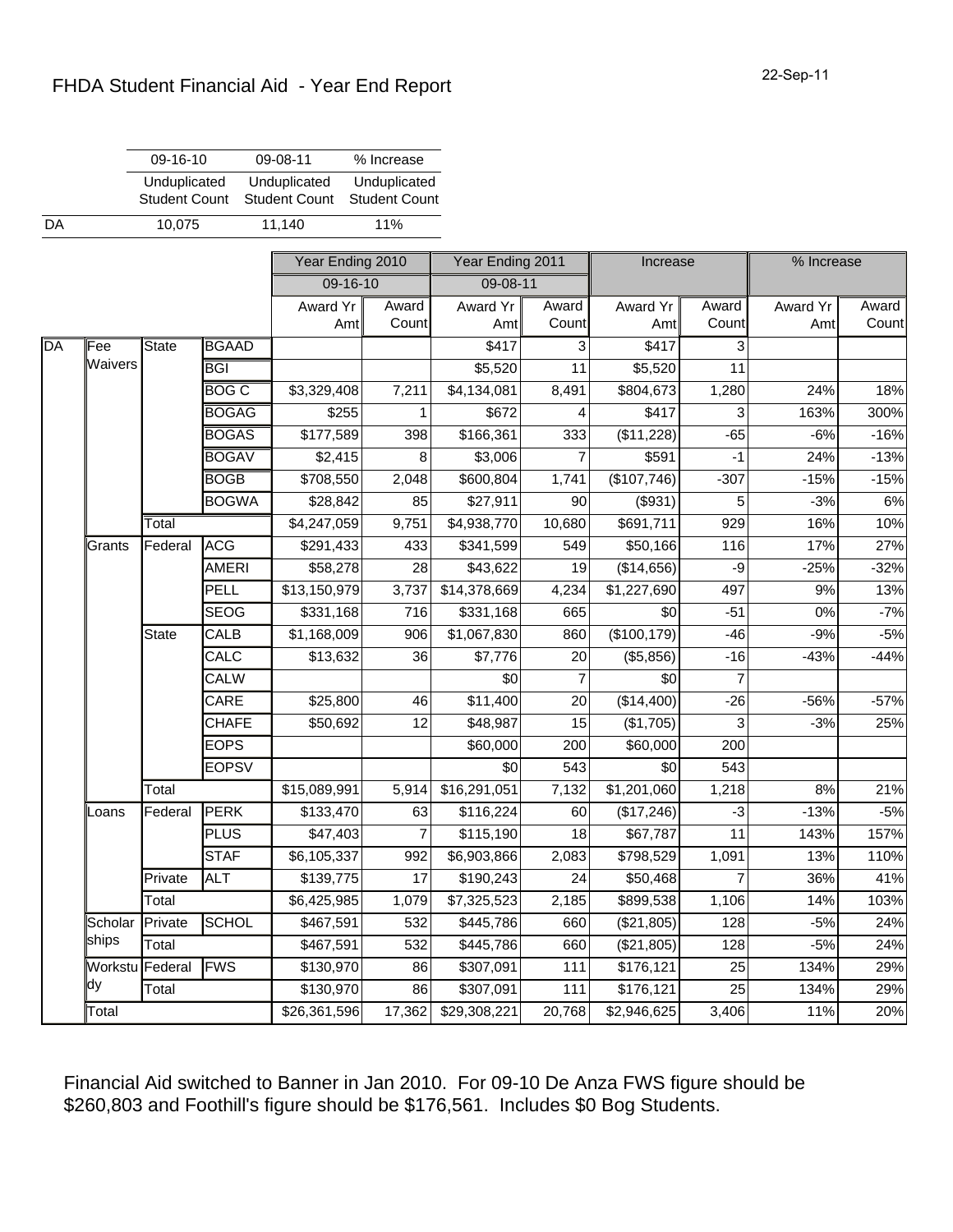## Selected Demographics by Financial Aid Status, 2010-11 10/20/11

Note the demographics sections count students at end of term (with a grade), \$0 BOG students would not be included. The total number of financial aid students reported here is thus less than reported on the awards page.

### De Anza College

### By Unduplicated Headcount

|                      | Number of        |            |
|----------------------|------------------|------------|
|                      | Students Percent |            |
| <b>Financial Aid</b> | 10.638           | <b>28%</b> |
| No Aid Awarded       | 27.725           | 72%        |

### By FTES

Financial Aid group includes students receiving aid in at least one quarter - sums FTES for all enrollment quarters, whether or not they received aid in every quarter.

|                      | <b>FIES 2010-11</b> | Percent |
|----------------------|---------------------|---------|
| <b>Financial Aid</b> | 8.012               | 40%     |
| No Aid Awarded       | 11.926              | 60%     |

Apprenticeship not included

## By Units Attempted First Term 2010-11

|                      | 12 or more units<br>Attempted first term |                 | Less than 12 units<br>Attempted first term |         | Total                 |         |  |
|----------------------|------------------------------------------|-----------------|--------------------------------------------|---------|-----------------------|---------|--|
|                      | Number of<br>Students                    | Percent         | Number of<br>Students                      | Percent | Number of<br>Students | Percent |  |
| <b>Financial Aid</b> | 5.121                                    | 48 <sup>%</sup> | 5.517                                      | 52%     | 10.638                | 100%    |  |
| No Aid Awarded       | 6.815                                    | <b>25%</b>      | 20.910                                     | 75%     | 27.725                | 100%    |  |

## By Units Earned First Term 2010-11

|                      | 12 or more units<br>Earned first term |            | Less than 12 units<br>Earned first term |         | Total                 |         |  |
|----------------------|---------------------------------------|------------|-----------------------------------------|---------|-----------------------|---------|--|
|                      | Number of<br>Students                 | Percent    | Number of<br>Students                   | Percent | Number of<br>Students | Percent |  |
| <b>Financial Aid</b> | 3.029                                 | <b>28%</b> | 7.609                                   | 72%     | 10.638                | 100%    |  |
| No Aid Awarded       | 4.374                                 | 16%        | 23.351                                  | 84%     | 27.725                | 100%    |  |

### By Course Success First Term 2010-11

|                      | Pass            |         | Did Not Pass |         | Withdrew  |         | Total     |         |
|----------------------|-----------------|---------|--------------|---------|-----------|---------|-----------|---------|
|                      | Number of       |         | Number of    |         | Number of |         | Number of |         |
|                      | <b>Students</b> | Percent | Students     | Percent | Students  | Percent | Students  | Percent |
| <b>Financial Aid</b> | 20.896          | 70%     | 4.897        | 16%     | 3.978     | 13%     | 29.771    | 100%    |
| No Aid Awarded       | 41,666          | 75%     | 695.′        | 14%     | 6.156     | 11%     | 55.517    | 100%    |

### By Fall to Winter Persistence, First Term Fall 2010

|                      | Returned in Winter |         | Did Not Return |         | Total     |         |
|----------------------|--------------------|---------|----------------|---------|-----------|---------|
|                      | Number of          |         | Number of      |         | Number of |         |
|                      | <b>Students</b>    | Percent | Students       | Percent | Students  | Percent |
| <b>Financial Aid</b> | 6.550              | 81%     | 1.535          | 19%     | 8.085     | 100%    |
| No Aid Awarded       | 10.439             | 67%     | 5.223          | 33%     | 15.662    | 100%    |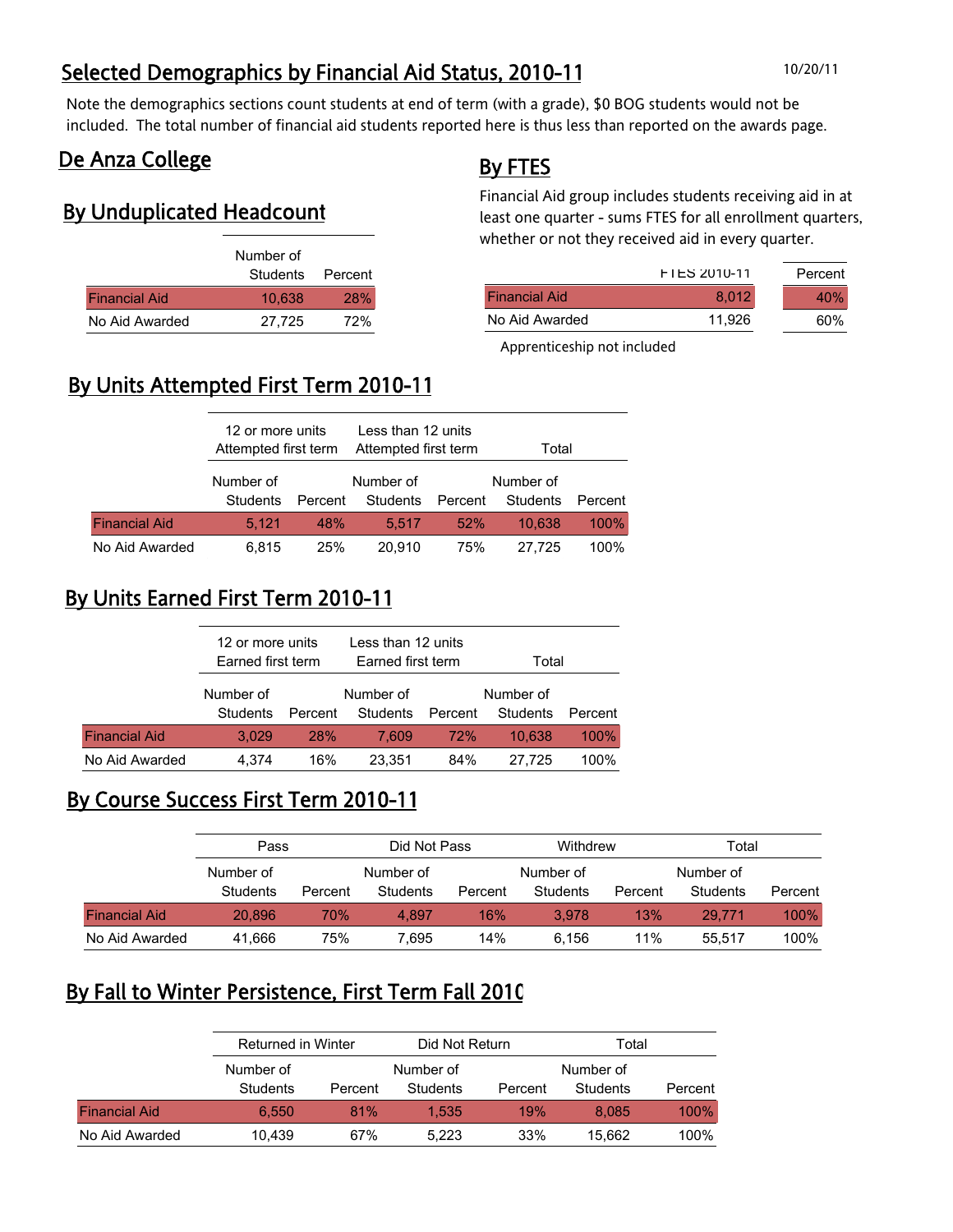## De Anza College

| <b>By Gender</b> |                      |                       | Female  |                       | Male    |                       | Total   |
|------------------|----------------------|-----------------------|---------|-----------------------|---------|-----------------------|---------|
|                  |                      | Number of<br>Students | Percent | Number of<br>Students | Percent | Number of<br>Students | Percent |
|                  | <b>Financial Aid</b> | 5.531                 | 52%     | 5.107                 | 48%     | 10.638                | 100%    |
|                  | No Aid Awarded       | 13,846                | 50%     | 13.879                | 50%     | 27.725                | 100%    |

## **By Ethnicity**

|                      | African American,<br>Filipino, Latino |            | All Other             |         | Total                 |         |  |
|----------------------|---------------------------------------|------------|-----------------------|---------|-----------------------|---------|--|
|                      | Number of<br>Students                 | Percent    | Number of<br>Students | Percent | Number of<br>Students | Percent |  |
| <b>Financial Aid</b> | 2.398                                 | <b>23%</b> | 8.240                 | 77%     | 10.638                | 100%    |  |
| No Aid Awarded       | 4,130                                 | 15%        | 23,595                | 85%     | 27.725                | 100%    |  |

## By Prior Degree

|                      | No Prior Degree       | Already Completed AS | Total                 |         |                              |         |
|----------------------|-----------------------|----------------------|-----------------------|---------|------------------------------|---------|
|                      | Number of<br>Students | Percent              | Number of<br>Students | Percent | Number of<br><b>Students</b> | Percent |
| <b>Financial Aid</b> | 9.513                 | 89%                  | 1.125                 | 11%     | 10.638                       | 100%    |
| No Aid Awarded       | 73%<br>20,327         |                      | 7.398                 | 27%     | 27.725                       | 100%    |

## By Initial Goal

|                      | Transfer or Degree      |     | Certificate             |    | Job Skills, Personal    |     | Undecided               |     | Total                   |         |
|----------------------|-------------------------|-----|-------------------------|----|-------------------------|-----|-------------------------|-----|-------------------------|---------|
|                      | Number of               |     | Number of               |    | Number of               |     | Number of               |     | Number of               |         |
|                      | <b>Students Percent</b> |     | <b>Students Percent</b> |    | <b>Students Percent</b> |     | <b>Students Percent</b> |     | <b>Students Percent</b> |         |
| <b>Financial Aid</b> | 8.087                   | 76% | 213                     | 2% | 1.544                   | 15% | 794                     | 7%  | 10.638                  | 100%    |
| No Aid Awarded       | 13.324                  | 48% | 509                     | 2% | 9.124                   | 33% | 4.768                   | 17% | 27.725                  | $100\%$ |

## **By Location**

|                      | Cupertino,<br>Sunnyvale, Los<br>Altos, Mountian<br>View, Palo Alto,<br>Los Gatos.<br>Saratoga<br>Number of<br><b>Students Percent</b> |     | San Jose East of<br>880, Alviso,<br>Milpitas, Fremont,<br>Union City,<br>Newark, Hayward,<br>East Palo Alto<br>Number of |                         | San Jose Other,<br>Santa Clara,<br>Morgan Hill, Gilroy,<br>Campbell<br>Number of |                         | All Other Areas |                         | Total     |                         |
|----------------------|---------------------------------------------------------------------------------------------------------------------------------------|-----|--------------------------------------------------------------------------------------------------------------------------|-------------------------|----------------------------------------------------------------------------------|-------------------------|-----------------|-------------------------|-----------|-------------------------|
|                      |                                                                                                                                       |     |                                                                                                                          |                         |                                                                                  |                         | Number of       |                         | Number of |                         |
|                      |                                                                                                                                       |     |                                                                                                                          | <b>Students Percent</b> |                                                                                  | <b>Students Percent</b> |                 | <b>Students Percent</b> |           | <b>Students Percent</b> |
| <b>Financial Aid</b> | 1.858                                                                                                                                 | 17% | 5.834                                                                                                                    | 55%                     | 2.127                                                                            | 20%                     | 819             | 8%                      | 10.638    | 100%                    |
| No Aid Awarded       | 8,852                                                                                                                                 | 32% | 10.104                                                                                                                   | 36%                     | 5.544                                                                            | 20%                     | 3.225           | 12%                     | 27.725    | 100%                    |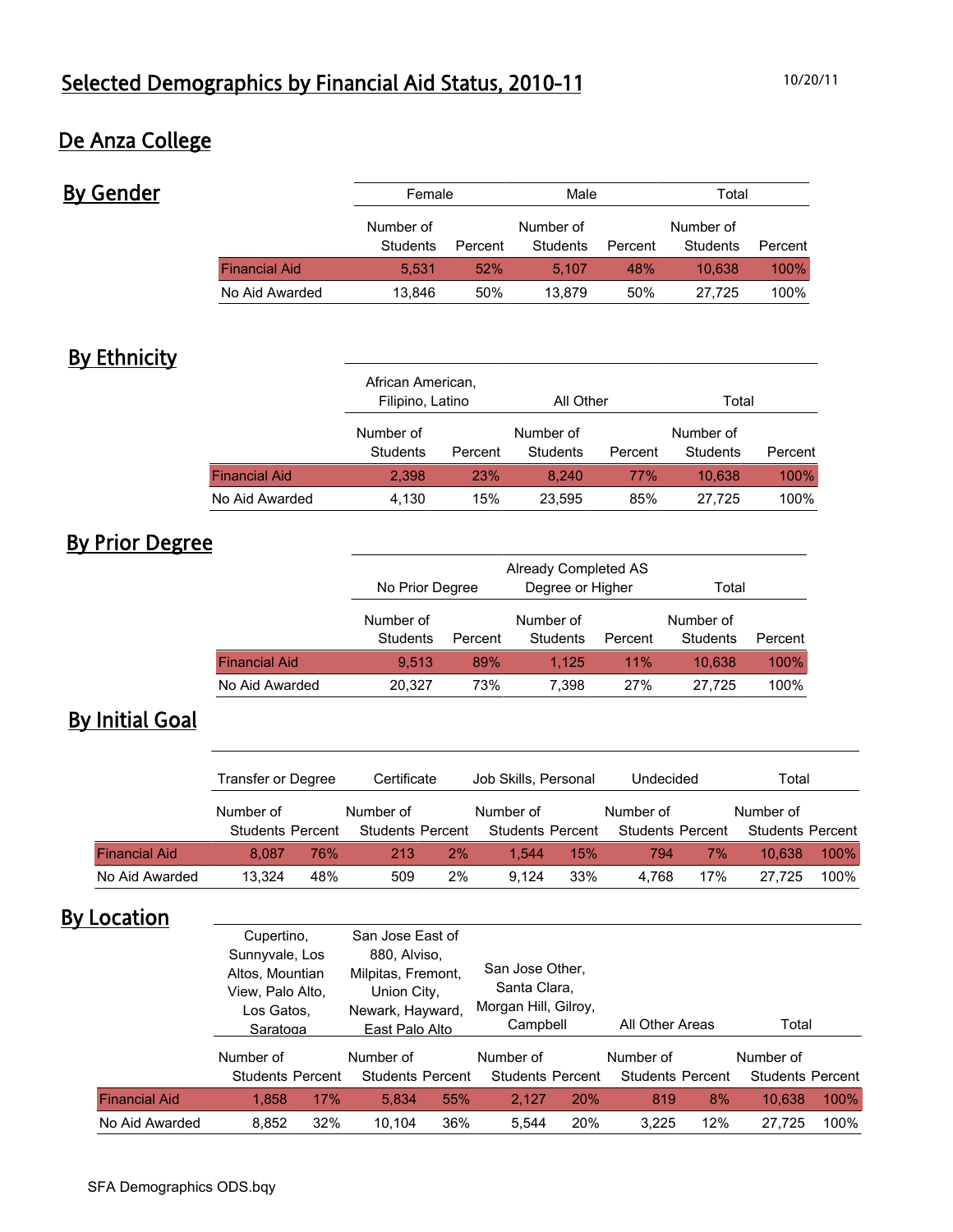# De Anza College

|                                  | <b>Financial Aid</b>         |         | No Aid Awarded        |         | Total                        |         |
|----------------------------------|------------------------------|---------|-----------------------|---------|------------------------------|---------|
|                                  | Number of<br><b>Students</b> | Percent | Number of<br>Students | Percent | Number of<br><b>Students</b> | Percent |
| American Indian/Alaskan Native   | 54                           | 38%     | 90                    | 63%     | 144                          | 100%    |
| Asian Cambodian                  | 69                           | 59%     | 47                    | 41%     | 116                          | 100%    |
| Asian Chinese                    | 906                          | 18%     | 4,114                 | 82%     | 5,020                        | 100%    |
| Asian Indian                     | 285                          | 13%     | 1,989                 | 87%     | 2,274                        | 100%    |
| Asian Japanese                   | 44                           | 8%      | 493                   | 92%     | 537                          | 100%    |
| Asian Korean                     | 218                          | 16%     | 1,116                 | 84%     | 1,334                        | 100%    |
| Asian Laotian                    | 13                           | 48%     | 14                    | 52%     | 27                           | 100%    |
| Asian Other                      | 204                          | 24%     | 647                   | 76%     | 851                          | 100%    |
| Asian Vietnamese                 | 1,617                        | 52%     | 1,518                 | 48%     | 3,135                        | 100%    |
| <b>Black or African American</b> | 739                          | 55%     | 600                   | 45%     | 1,339                        | 100%    |
| <b>Central American</b>          | 120                          | 43%     | 159                   | 57%     | 279                          | 100%    |
| Filipino                         | 554                          | 31%     | 1,259                 | 69%     | 1,813                        | 100%    |
| Hispanic Other                   | 175                          | 43%     | 230                   | 57%     | 405                          | 100%    |
| Hispanic, Latino                 | 1                            | 50%     | 1                     | 50%     | $\overline{2}$               | 100%    |
| MULTI-ETHNIC                     | 1,422                        | 33%     | 2,880                 | 67%     | 4,302                        | 100%    |
| Mexican/Mex-American/Chicano     | 1,244                        | 40%     | 1,894                 | 60%     | 3,138                        | 100%    |
| Middle Easterner                 | 76                           | 43%     | 102                   | 57%     | 178                          | 100%    |
| Pacific Islander Guamanian       | $\overline{7}$               | 32%     | 15                    | 68%     | 22                           | 100%    |
| Pacific Islander Hawaiian        | 11                           | 35%     | 20                    | 65%     | 31                           | 100%    |
| Pacific Islander Other           | 38                           | 35%     | 71                    | 65%     | 109                          | 100%    |
| Pacific Islander Samoan          | 13                           | 39%     | 20                    | 61%     | 33                           | 100%    |
| South American                   | 74                           | 29%     | 183                   | 71%     | 257                          | 100%    |
| Unknown/Not Reported             | 914                          | 24%     | 2,930                 | 76%     | 3,844                        | 100%    |
| White                            | 1,840                        | 20%     | 7,333                 | 80%     | 9,173                        | 100%    |
| Total                            | 10,638                       | 28%     | 27,725                | 72%     | 38,363                       | 100%    |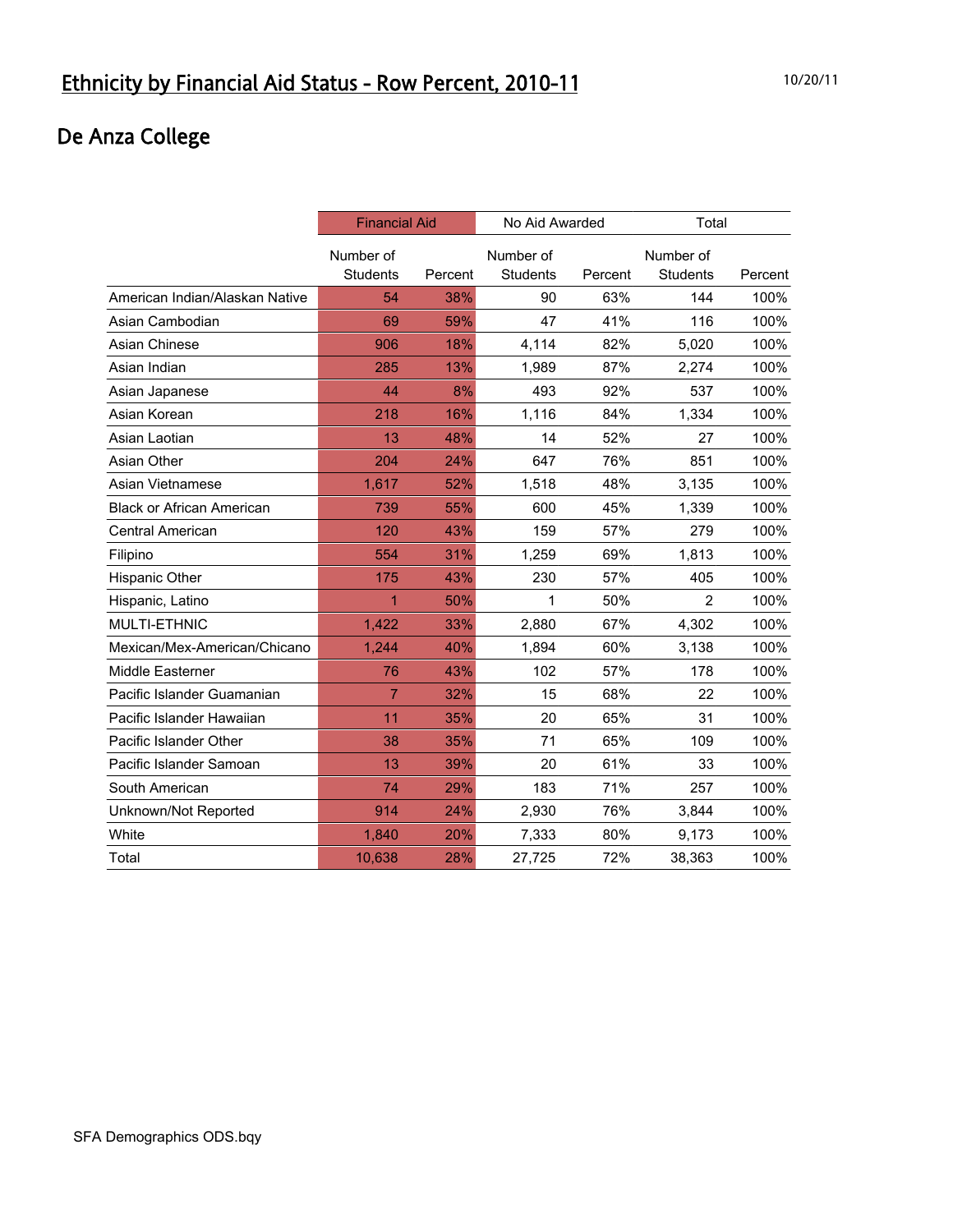# De Anza College

|                                  | <b>Financial Aid</b> |         | No Aid Awarded  |         | Total           |         |
|----------------------------------|----------------------|---------|-----------------|---------|-----------------|---------|
|                                  | Number of            |         | Number of       |         | Number of       |         |
|                                  | <b>Students</b>      | Percent | <b>Students</b> | Percent | <b>Students</b> | Percent |
| American Indian/Alaskan Native   | 54                   | $1\%$   | 90              | 0%      | 144             | $0\%$   |
| Asian Cambodian                  | 69                   | 1%      | 47              | 0%      | 116             | 0%      |
| Asian Chinese                    | 906                  | 9%      | 4,114           | 15%     | 5,020           | 13%     |
| Asian Indian                     | 285                  | 3%      | 1,989           | 7%      | 2,274           | 6%      |
| Asian Japanese                   | 44                   | 0%      | 493             | 2%      | 537             | 1%      |
| Asian Korean                     | 218                  | 2%      | 1,116           | 4%      | 1,334           | 3%      |
| Asian Laotian                    | 13                   | 0%      | 14              | 0%      | 27              | 0%      |
| Asian Other                      | 204                  | 2%      | 647             | 2%      | 851             | 2%      |
| Asian Vietnamese                 | 1,617                | 15%     | 1,518           | 5%      | 3,135           | 8%      |
| <b>Black or African American</b> | 739                  | 7%      | 600             | 2%      | 1,339           | 3%      |
| Central American                 | 120                  | 1%      | 159             | 1%      | 279             | 1%      |
| Filipino                         | 554                  | 5%      | 1,259           | 5%      | 1,813           | 5%      |
| Hispanic Other                   | 175                  | 2%      | 230             | 1%      | 405             | 1%      |
| Hispanic, Latino                 | 1                    | 0%      | 1               | 0%      | $\overline{2}$  | 0%      |
| MULTI-ETHNIC                     | 1,422                | 13%     | 2,880           | 10%     | 4,302           | 11%     |
| Mexican/Mex-American/Chicano     | 1,244                | 12%     | 1,894           | 7%      | 3,138           | 8%      |
| Middle Easterner                 | 76                   | $1\%$   | 102             | 0%      | 178             | 0%      |
| Pacific Islander Guamanian       | $\overline{7}$       | $0\%$   | 15              | 0%      | 22              | 0%      |
| Pacific Islander Hawaiian        | 11                   | 0%      | 20              | 0%      | 31              | 0%      |
| Pacific Islander Other           | 38                   | 0%      | 71              | 0%      | 109             | 0%      |
| Pacific Islander Samoan          | 13                   | 0%      | 20              | 0%      | 33              | 0%      |
| South American                   | 74                   | 1%      | 183             | 1%      | 257             | 1%      |
| Unknown/Not Reported             | 914                  | 9%      | 2,930           | 11%     | 3,844           | 10%     |
| White                            | 1.840                | 17%     | 7,333           | 26%     | 9,173           | 24%     |
| Total                            | 10,638               | 100%    | 27,725          | 100%    | 38,363          | 100%    |